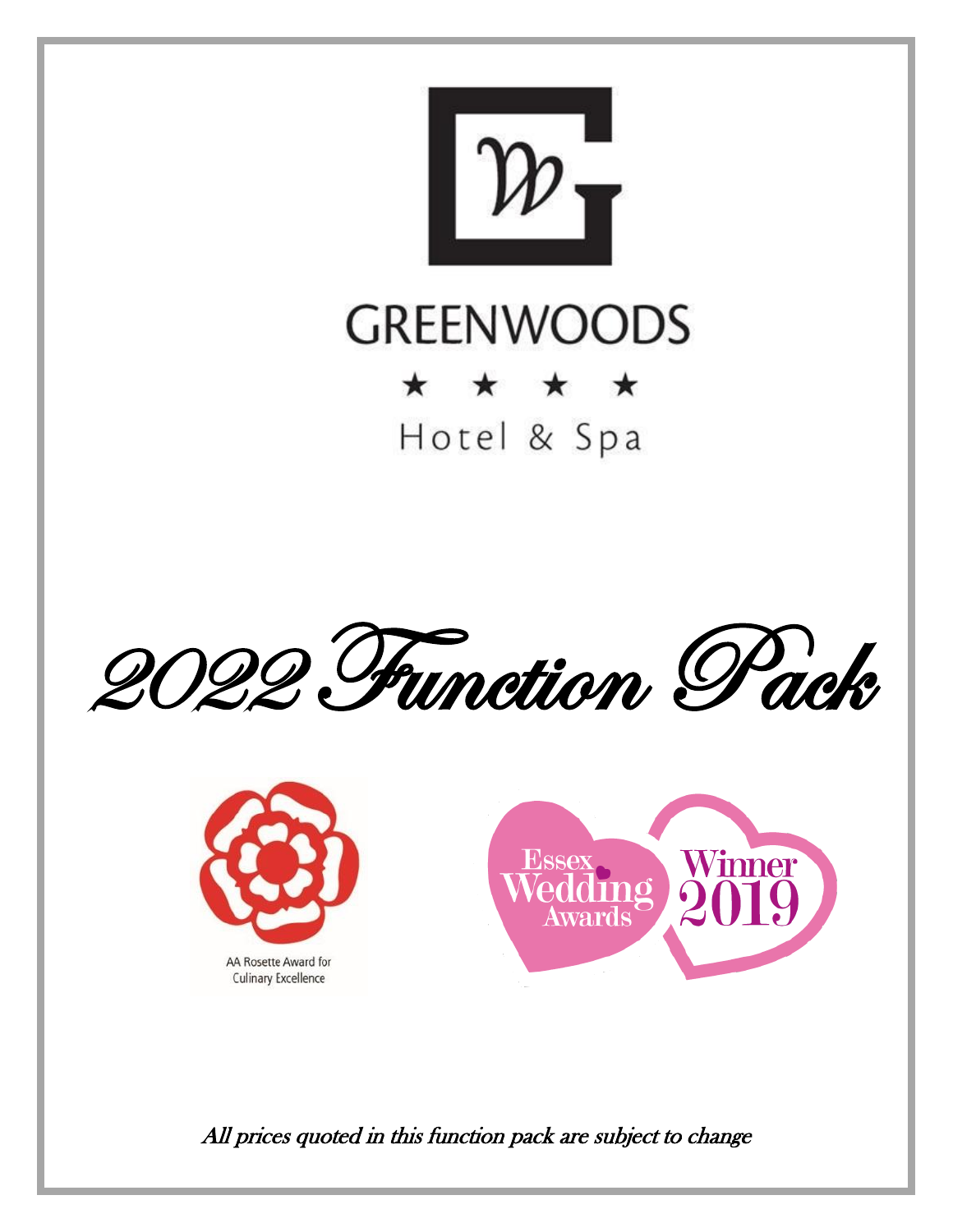# Greenwoods Function Rooms

## Function Room Hire Rates

Our function room hire is based on a 5 hour hire period and pricing is bespoke dependant on day of the week, time of year and which function room you are interested in.

\*Evening Parties with music can only be held in our Garden Suite\*

## Library Suite

### Maximum Capacities

30 private dining (3x round tables) 20 private dining (1x rectangle table) 50 reception

## Boardroom Suite

### Maximum Capacities

30 private dining (3x round tables) 20 private dining (1x rectangle table) 40 reception

\*Library & Boardroom can be hired together for larger bookings\* Evening Parties with music can only be held in our Garden Suite

## Garden Suite

This room can be divided into two smaller areas \*Please note Garden Suite hire is the same price whether having half room or full room as we cannot hire out the other half of the room at the same time\*

Maximum Capacities – Full room 200 private dining (20x round tables of 10) 300 reception/party

Maximum Capacities – Half room 80 private dining (8x round tables of 10) 100 - 150 reception/party

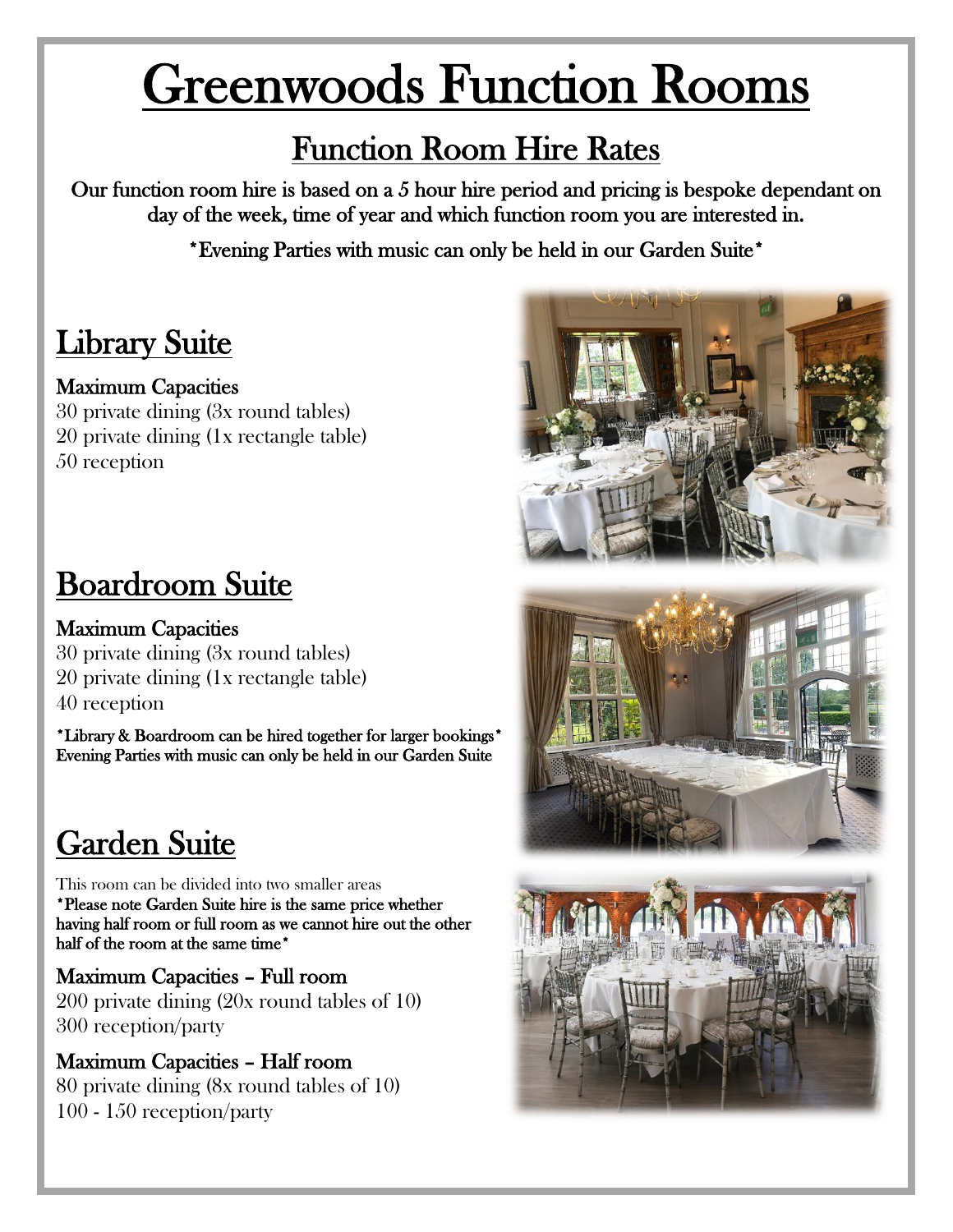# 2022 Function Guest Bedroom Rates

All rates are on a bed & breakfast basis Rates are per room based on single/double occupancy

| <b>Standard Single room rates:</b>                        | £139 per night (Sunday to Friday)<br>£169 per night (Saturday)          |
|-----------------------------------------------------------|-------------------------------------------------------------------------|
| <b>Standard Double room rates:</b>                        | £169 per night (Sunday to Friday)<br>£199 per night (Saturday)          |
| <b>Cosy Double room rates:</b><br>Cosy Double room rates: | £149 per night (Sunday to Friday)<br>£179 per night (Saturday)          |
| <b>Premier Single room rates:</b>                         | £179 per night (Sunday to Friday)<br>$\pounds 209$ per night (Saturday) |
| <b>Premier Double room rates:</b>                         | £209 per night (Sunday to Friday)<br>$\pounds239$ per night (Saturday)  |

- Full English and continental breakfast included
- Check in is at 2pm and check out is at 11am.
- Please note you may use the spa facilities from 2pm on the day of arrival and until 11am on the day of departure.
- It is advisable that you book your room at your earliest convenience to avoid disappointment.
- Full payment is required on booking however we do have a 7 day cancellation policy
- Please note under 16's are not permitted to use the spa and gym facilities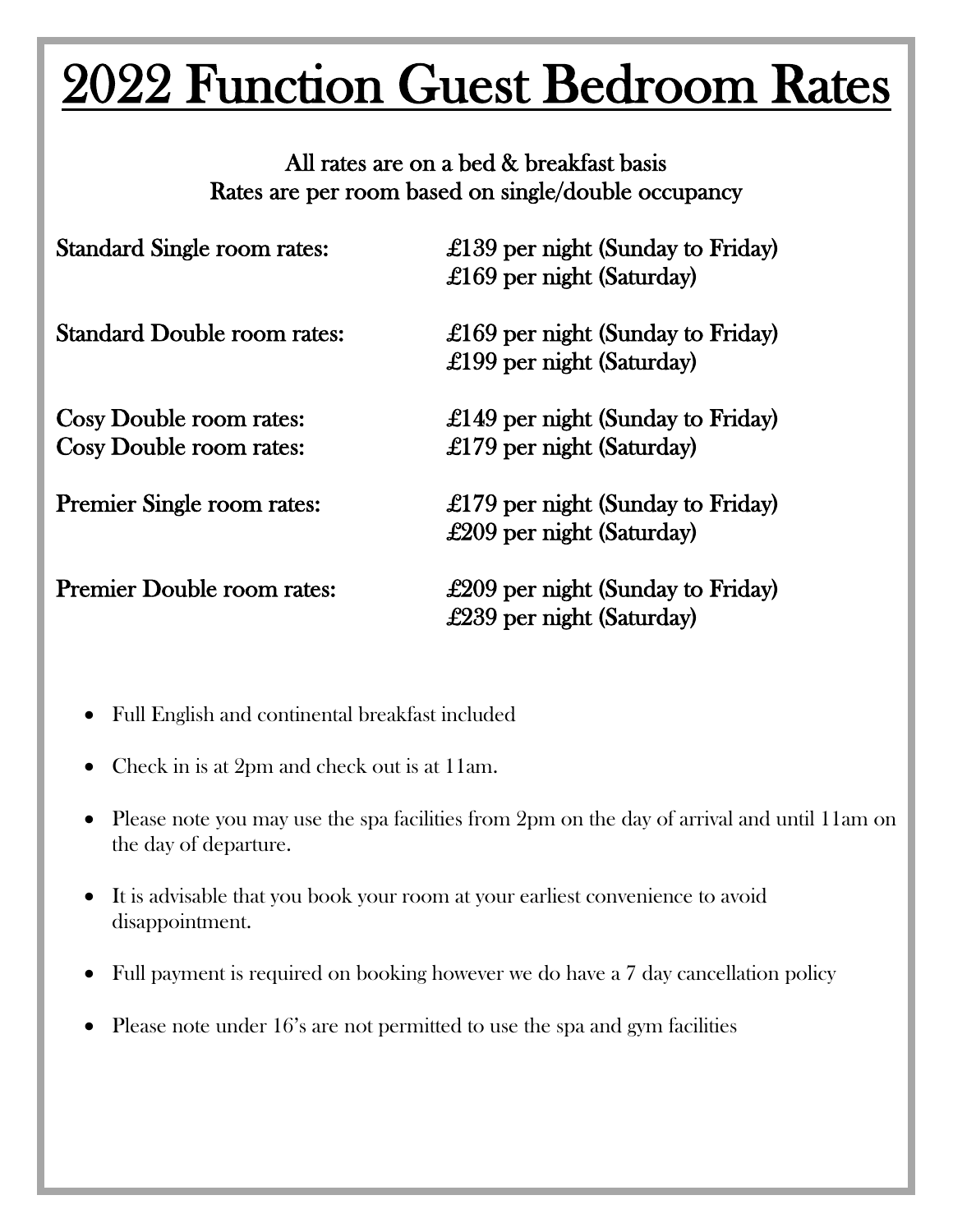

## **GREENWOODS**

\* \* \* \* Hotel & Spa

Function



Please be aware that if you do not inform us of any dietary needs, allergies or intolerances for you or any of your guests we may not be able to cater for you/them on the day.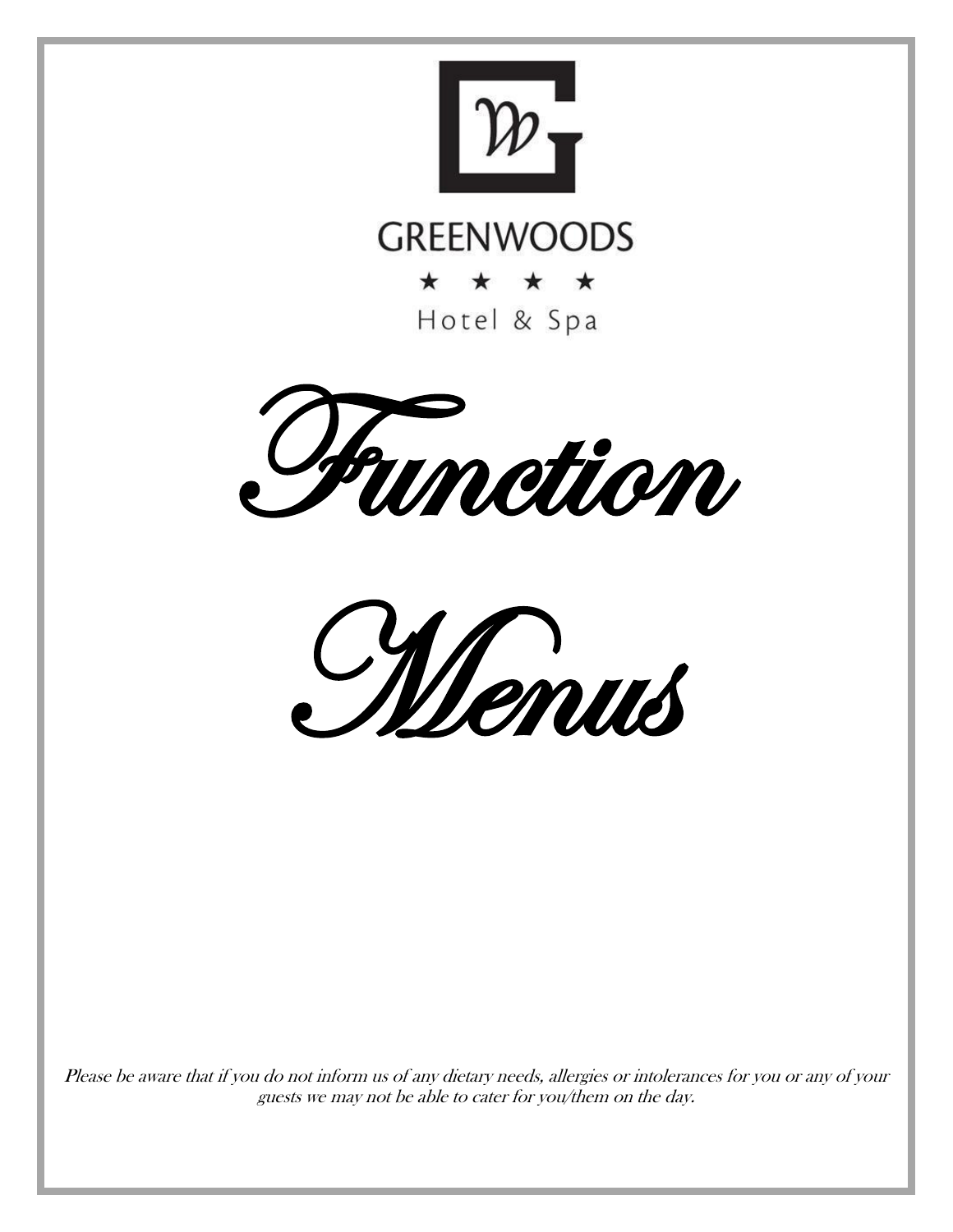# Greenwoods Afternoon Tea Buffet

Perfect for lunchtime celebrations, christenings and baby showers, our afternoon tea can be added to your function booking any day of the week.

For private function our afternoon tea is served buffet style – with sandwiches on platters and scones and cakes on afternoon tea stands, all served on a buffet table.

## Greenwoods Standard Afternoon Tea £25.50pp

#### مه هو به هو به هو

Selection of finger sandwiches Scones with cream and jam Selection of cakes Selection of teas and coffees به دونه دونه دو

## Greenwoods Sparkling Afternoon Tea £29.50pp

#### به دونه دونه دو

Selection of finger sandwiches Scones with cream and jam Selection of cakes Selection of teas and coffees Glass of prosecco بصوبصوبصو

Gluten Free & Vegan Afternoon Tea available upon request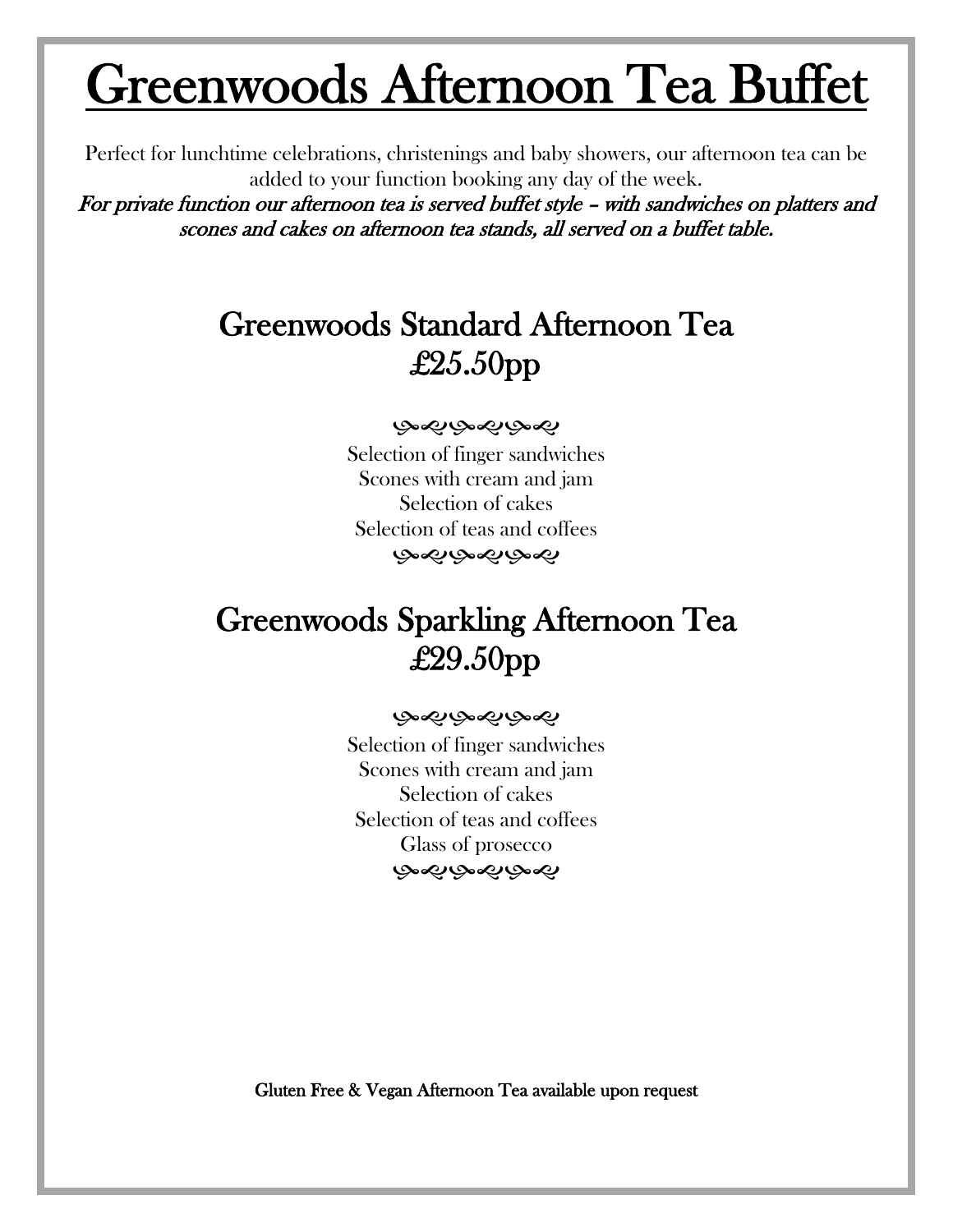# Greenwoods Finger Buffet

### £18.00 per person Please choose 7 items from the selection below

Selection of finger sandwiches (GF *option available) Contains gluten, milk, eggs, and fish* Selection of mini wraps *Contains gluten, milk, eggs, and fish* Chicken Goujons with BBQ sauce Contains gluten Mini pork pies *Contains gluten* Sausage rolls Contains gluten Honey glazed cocktail sausages *Contains gluten, mustard* Spicy chicken wings *Contains mustard* Sticky mini spare ribs *Contains mustard* Chargrilled lamb kebabs with yoghurt & mint dip *Contains gluten* Fish goujons with tartare sauce *Contains fish, gluten* Salmon skewers with lemon mayo dip (GF) Contains fish, eggs Potato skins filled with cream cheese & chive (V) (GF) Contains milk Sunblushed tomato and mozzarella tartlets (V) Contains gluten, milk, eggs Brie bruschetta with red onion marmalade (V) Contains gluten, milk Mediterranean vegetable quiche (V) Contains gluten, milk, eggs Hoisin Duck Spring Rolls Contains gluten, sesame, eggs Vegetarian spring rolls (V) Contains gluten, sesame, eggs Potato wedges (V) Contains gluten Mozzarella, tomato and basil salad (V) (GF) Contains milk Marinated cucumber and feta salad (V) (GF) Tuna & sweetcorn pasta salad *Contains gluten, fish* Potato salad (V) (GF) Contains egg Coleslaw (V) (GF) Contains egg Hummus with vegetable crudités (GF) (Vg) May contain sesame Falafel with sweet chilli dip  $(Vg)$  Contains gluten Tabbouleh (Vg) Contains gluten, sulphites, celery Spicy bean burger sliders (Vg) *Contains gluten, sulphites, sesame, soya* 

بصوبصوبصو

Fresh fruit platter (Vg)

Mini white chocolate and raspberry cheesecakes *Contains gluten, milk* Mini Pavlovas with Chantilly cream and fresh fruit (GF) Contains egg Double chocolate and raspberry brownies *Contains gluten, milk, eggs* Chocolate Profiteroles Contains gluten, milk, eggs

Additional items £3 per person per item Teas and coffees can be added for an additional £3 per person  $(V)$  = Vegetarian / (GF) = Gluten Free / (Vg) = Vegan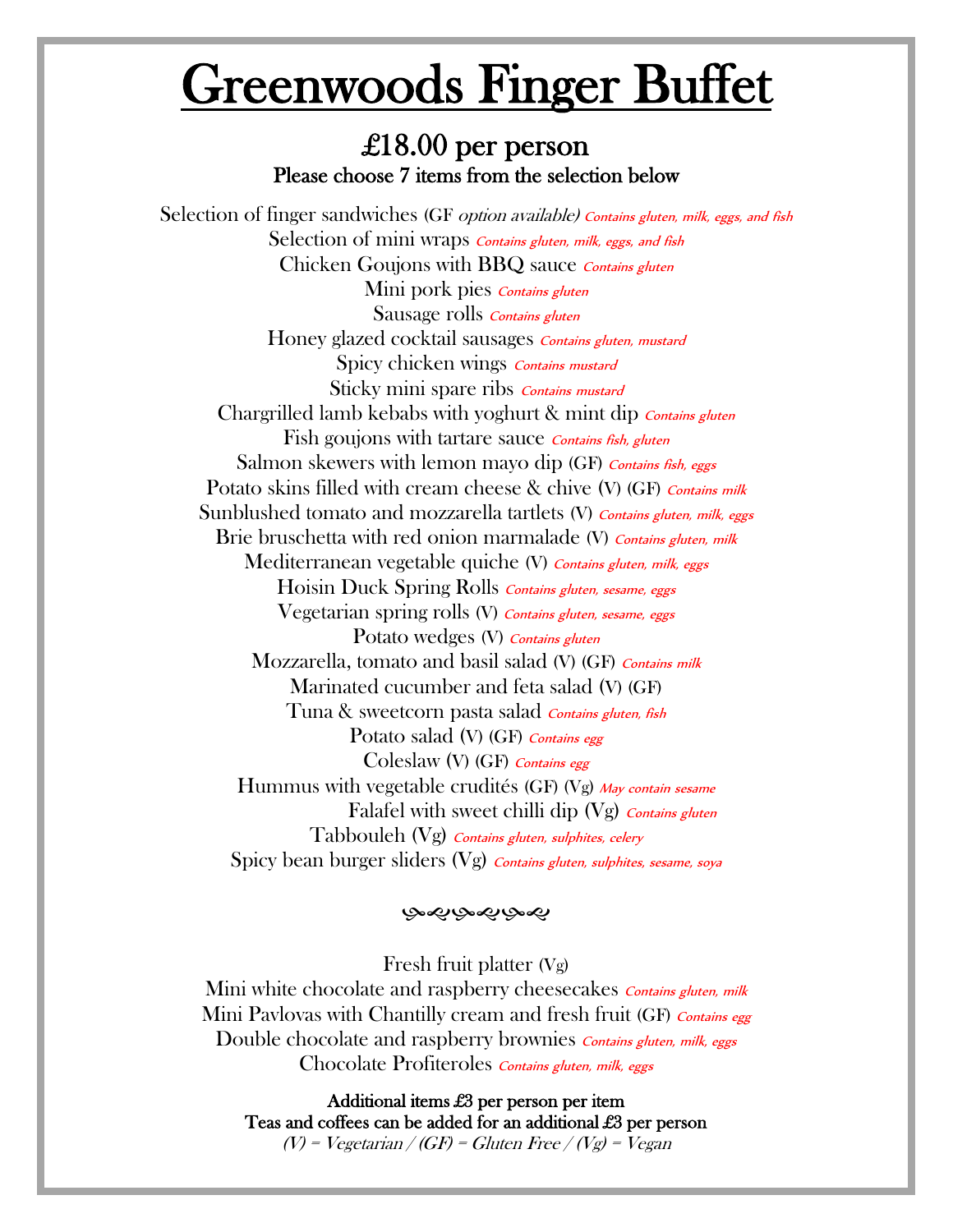# Greenwoods Hot Fork Buffet

### £23.00 per person

Please choose 3 main courses, 2 sides and 1 dessert item from the selection below

#### به های های ها

Coq au vin (GF) Contains celery, sulphites Beef Lasagne Contains gluten, milk, celery Vegetarian Lasagne (V) Contains gluten, milk, sulphites, celery, mustard Beef Bourguignon (GF) Contains celery, sulphites Beef Stroganoff (GF) Contains celery, sulphites, milk Lamb Tagine (GF) Contains celery, sulphites, nuts Thai Green Chicken Curry (GF) Contains sulphites, celery, mustard Chicken pasta bake *Contains gluten, sulphites, celery* Mediterranean vegetable pasta bake (V) Contains gluten, milk, sulphites, celery Arabiata Penne Pasta (Vg) Contains gluten, sulphites, celery

#### بصوبصوبصوب

Minted New Potatoes (Vg) (GF) Contains milk Seasonal Mixed Salad (Vg) (GF) Seasonal Mixed Vegetables (Vg) (GF) Basmati Rice (Vg) (GF) Cous Cous (Vg) Contains gluten Garlic Ciabatta (V) Contains gluten, milk Potato Wedges (V) Contains gluten Naan Bread (V) Contains G, M

#### ড়৽ৼ৽ড়৽ৼ৽

Fresh fruit platter (Vg)

Mini white chocolate and raspberry cheesecakes *Contains gluten, milk, sulphites* Mini Lemon tarts with raspberry coulis Contains Su, M, G Mini Pavlovas with Chantilly cream and fresh fruit (GF) Contains Su, M, E Double chocolate and raspberry brownies *Contains gluten, milk, eggs, sulphites* Chocolate profiteroles with chocolate sauce *Contains gluten, milk, eggs, sulphites* 

#### بهموبهموبهموا

(V) = Vegetarian / (GF) = Gluten Free / (Vg) = Vegan

Teas and coffees can be added for an additional £3 per person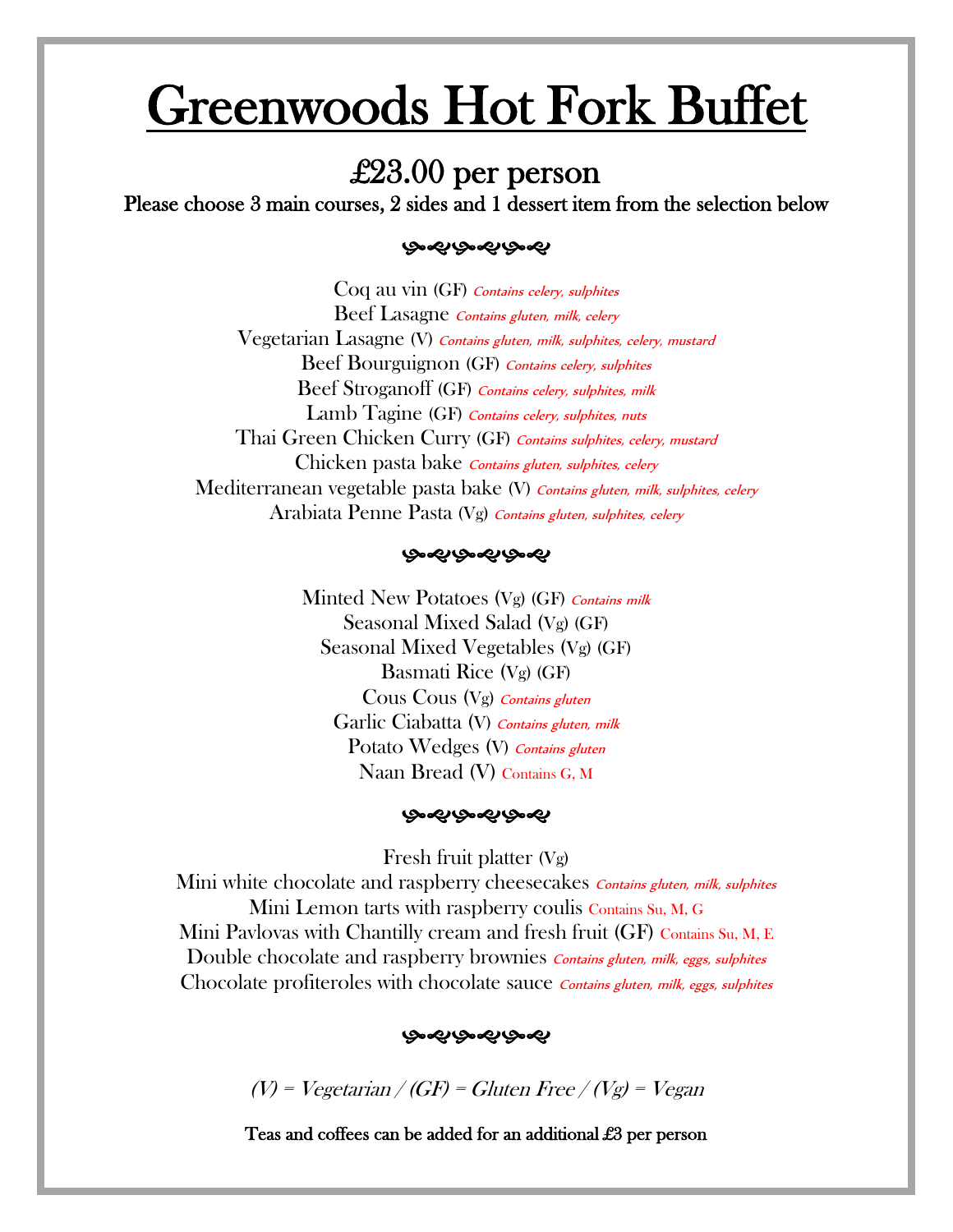# **Classic Banqueting Menu**

### £32.00 per person

Please choose 2 starters, 2 main courses and 2 desserts from the selection below for your guests to pre-order from

بهموبهموبهمو

Leek & Potato Soup (V) (GF) Roasted Sweet Potato, Coconut, Sweet Chilli & Coriander Soup (Vg) (GF) Prawn & Crayfish tian with crostini & salad (GF option available) Contains crustacean Confit Duck Rillette with crostini (GF *option available*) Ham hock terrine with piccalilli  $\&$  crostini *Contains gluten, mustard, celery* Baby beetroot and crispy goats cheese salad (V) Contains gluten, milk Baked Portobello mushroom stuffed with spinach pine nuts and olives  $(Vg)$  (GF) Contains nuts

#### بصوبصوبصوب

Supreme of chicken with fondant potatoes and a white wine Sauce (GF) *Contains milk* Rump of Lamb, with roasted new potatoes (GF) Confit pork belly with roasted garlic mash (GF) Contains milk Pan roasted hake, herb crushed new potatoes, saffron cream (GF) Contains milk Goats Cheese and Wild Mushroom Pithivier (V) Contains gluten, milk, egg Roasted butternut squash risotto with rocket  $(Vg)$  (GF) Arabiata Linguine with chilli, garlic, cherry tomatoes and rocket cress  $(Vg)$  Contains gluten All served with a selection of Seasonal Vegetables

### بهموبهموبهموا

Raspberry and White chocolate cheesecake Contains gluten, milk Individual lemon tart with raspberry coulis *Contains gluten, milk* Greenwoods Classic Bread and Butter Pudding with Vanilla ice-cream Contains gluten, milk, egg Warm chocolate brownie with vanilla ice-cream *Contains gluten, milk, egg* Apple crumble with crème anglaise *Contains gluten, milk, egg* Fresh fruit salad & sorbet (Vg) (GF) Sultana, maple baked braeburn apples (Vg) (GF)

بهموبهموبهمو

Tea & Coffee

Please note a pre-order is required

 $(V)$  = Vegetarian / (GF) = Gluten Free / (Vg) = Vegan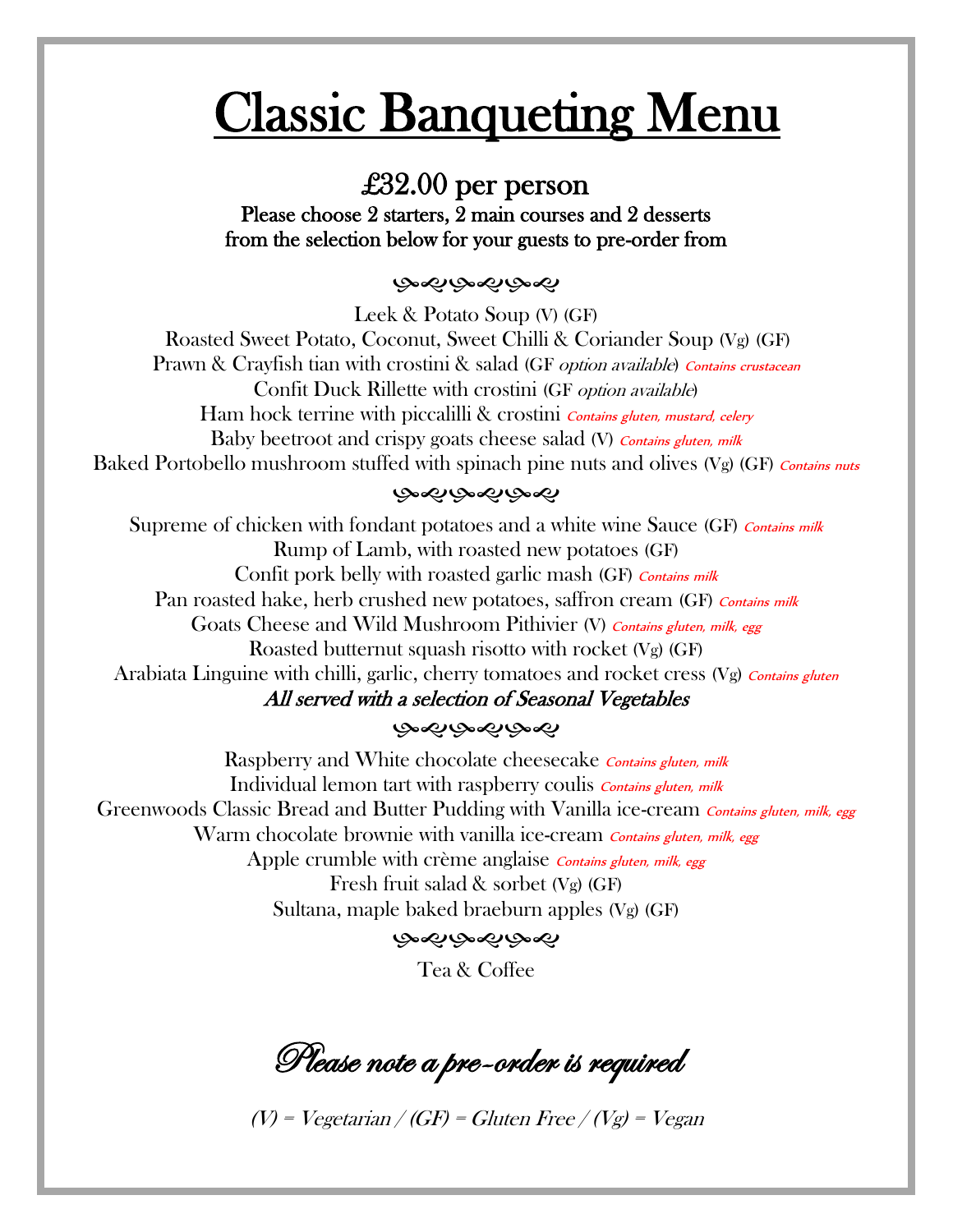# Children's Menu Options

## £15.00 per child

به دونه دونه دو

Melon served with Fresh Fruit & a Raspberry Coulis (Vg) (GF)

Garlic Ciabatta Contains gluten, milk

#### به دونه دونه دو

Chicken goujons, Chips and beans *Contains gluten, egg* 

Sausage, Chips and beans Contains gluten

Fish fingers, chips and beans *Contains gluten, fish* 

Tomato and cheese pasta (V) Contains gluten, milk

به دونه دونه دو

A Selection of Ice Creams (GF) Contains egg, milk

Fresh Fruit Salad (Vg) (GF)

(V) = Vegetarian / (GF) = Gluten Free / (Vg) = Vegan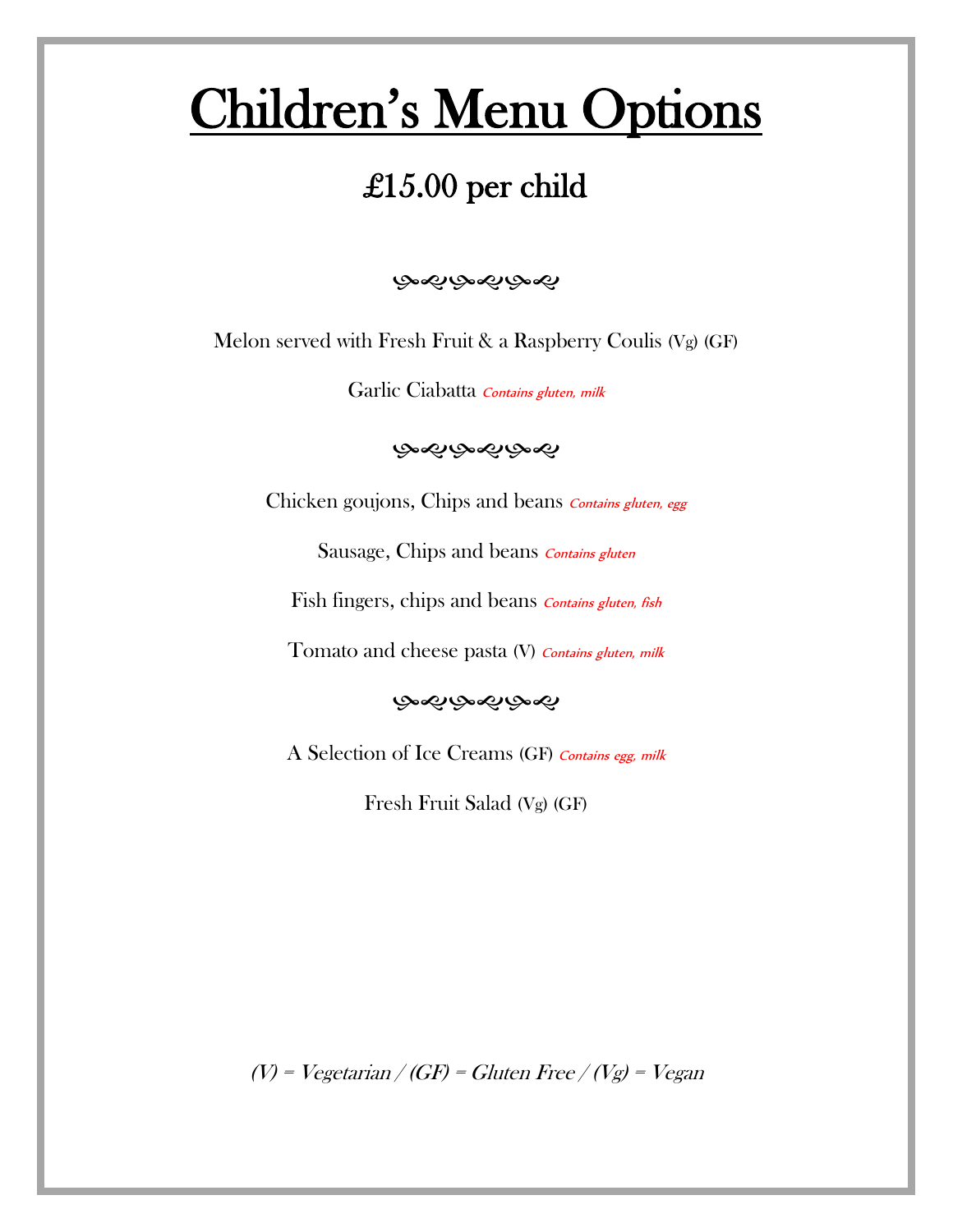## Assorted Canapés

### £6.50pp for a selection of 2 canapes £9.00pp for a selection of 3 canapes

### Additional canapes £3.50 each

ڛۄۑڝۄۑڝۅ

Demitasse of soup (hot or cold) Goats cheese crostini with red onion marmalade (V) Contains gluten, milk Tomato and Mozzarella tartlets (V) Contains gluten, milk, eggs

Sausage and mash *Contains gluten, milk* Brie & Pancetta mille feuille (GF) Contains milk Asparagus wrapped in Parma Ham (GF) Shredded duck & hoi sin filo parcels *Contains gluten, sesame* Fillet of beef carpaccio (GF) Contains celery, mustard Tiger prawns, sweet chilli mayonnaise *Contains crustaceans, eggs, gluten* Fish and chips *Contains fish*, gluten Hummus with vegetable crudités (Vg) (GF) May contain sesame به دوبه دوبه دو

# Bowl Food

2x Bowls for £7.50 per person 3x Bowls for £10.00 per person

### Additional Bowls £5.00 each

به دو به دو به دو

Lamb tagine with cous cous *Contains nuts, celery, sulphites* Sausage and mash *Contains gluten, milk* Thai green chick curry with basmati rice (GF) Quail scotch eggs with pickled walnuts *Contains eggs, gluten, mustard, nuts* Sunblushed tomato, bocconcini mozzarella & pesto (V) (GF) Contains milk, nuts Tabbouleh with roasted aubergine baba ghanoush (Vg) (GF) May contain sesame ڛۄۑڝۄۑڝ

 $(V)$  = Vegetarian / (GF) = Gluten Free / (Vg) = Vegan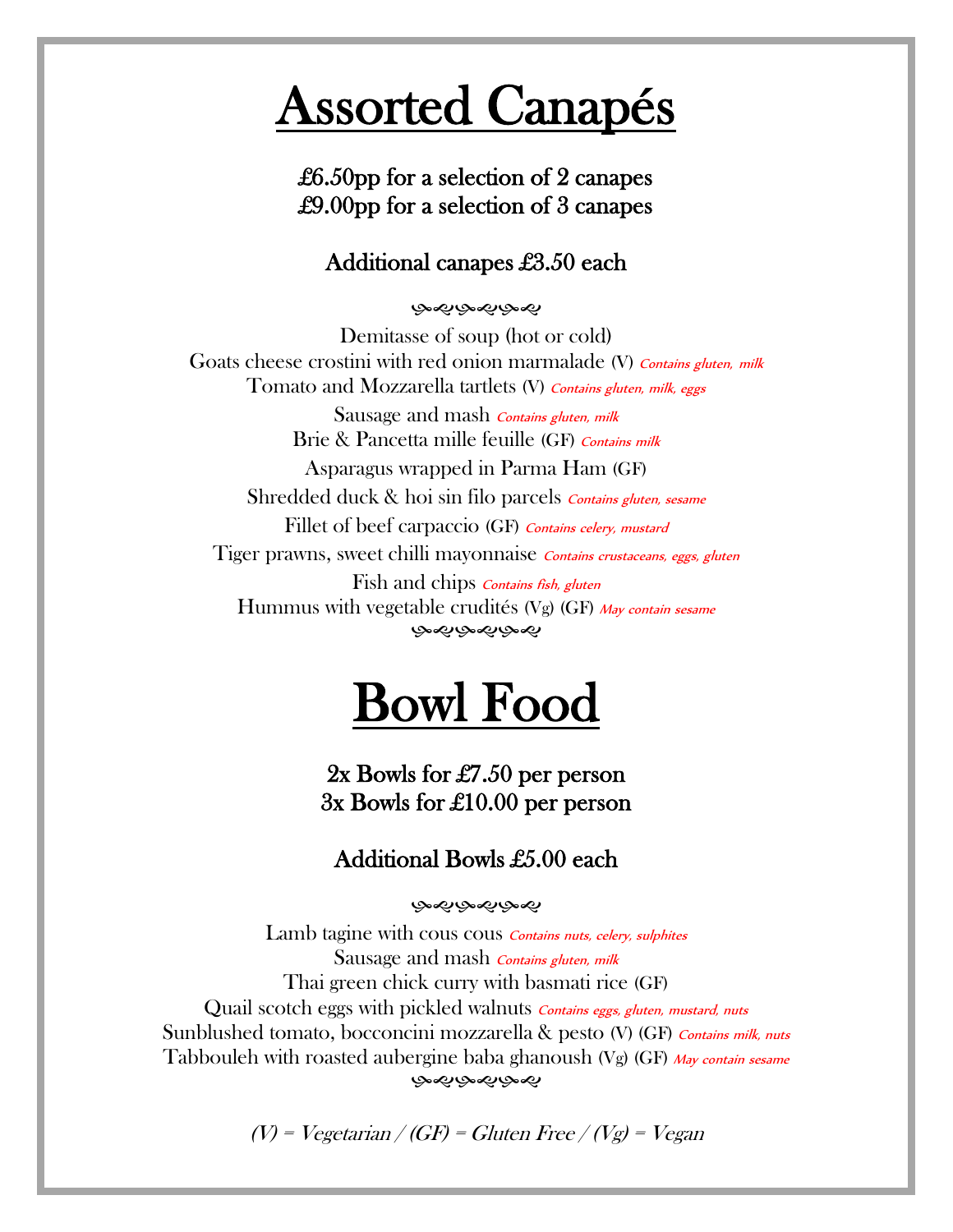# Summer Hog Roast Menu

## £25.00 per person (Minimum of 100 guests – available from 3.00pm onwards)

#### بهموبهموبهمو

Hog Roast with flavoured crackling (All pigs are free range and reared in Essex or Suffolk)

Sage & Onion Stuffing Contains gluten

Homemade Granny Smith Apple Sauce

Cambridgeshire Beef Tomatoes

Mixed Leaf Green Salad

Potato Salad Contains eggs, milk

Homemade Coleslaw Contains eggs, milk

Vinaigrette & Balsamic Salad Dressings *Contains mustard* 

Soft bread rolls *(GF option available upon request)* 

Additional items available on request

Vegan option – Chargrilled Vegetable Skewers

#### بصوبصوبصوب

Chocolate profiteroles *Contains gluten, milk, eggs* 

Fresh fruit salad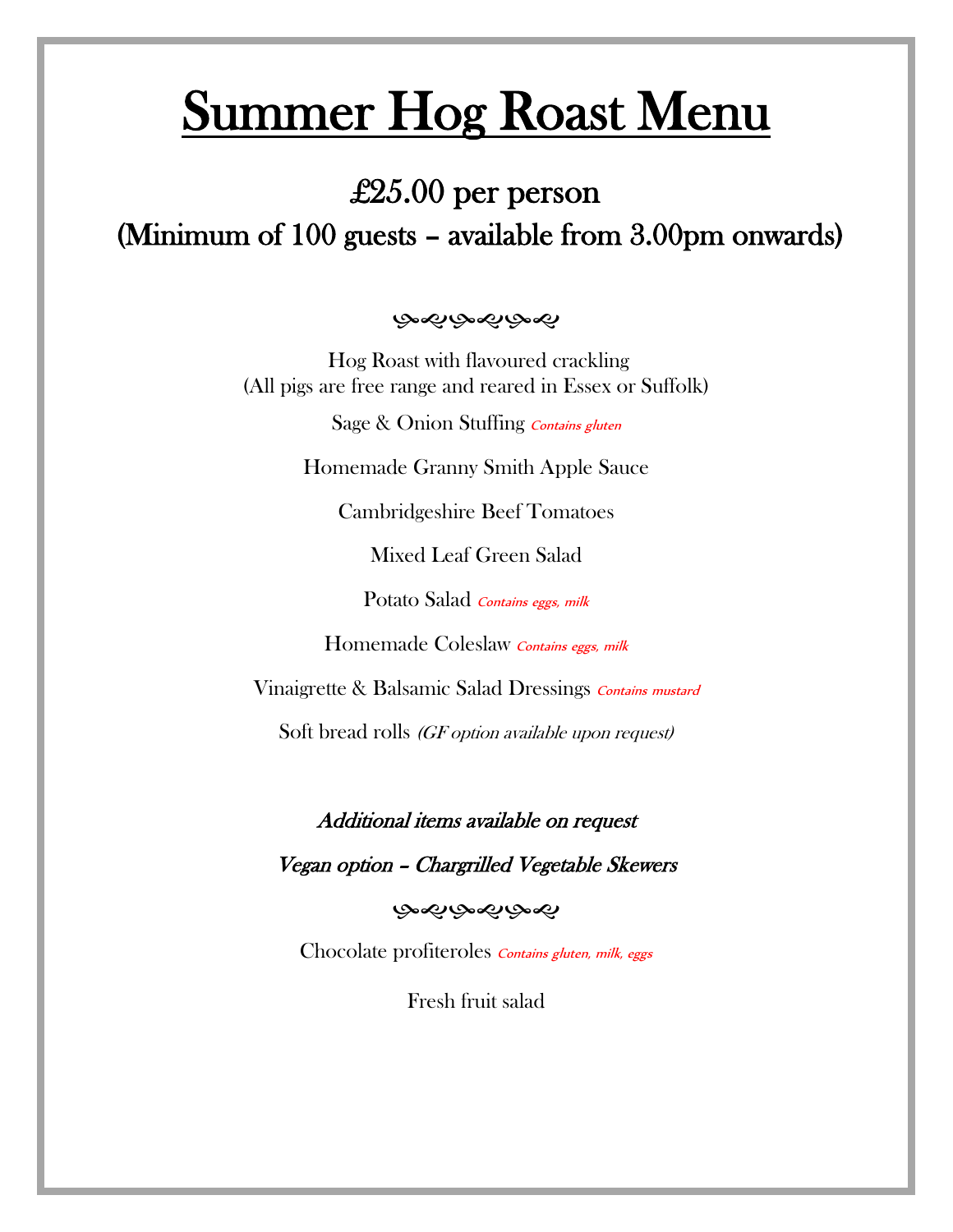# Greenwoods BBQ Menu

## £25.00 per person (Minimum of 50 guests)

بهموبهموبهمو

Beef Burgers (vegetarian/vegan options available on request) Contains gluten, celery Sausages (vegetarian/vegan options available on request) Contains gluten, celery Minute Steaks Chicken Kebabs Sweet Chilli Sauce Salmon Contains fish Corn on the cob

#### Additional items available on request

Vegan option – Chargrilled Vegetable Skewers

#### بهموبهموبهمو

Salads: Tomato, Avocado & mozzarella salad Contains milk Mixed leaf salad Contains mustard Potato salad *Contains milk, eggs* Coleslaw Contains milk, eggs

Soft Bread Rolls (GF option available upon request)

به دونه دونه دو

Chocolate profiteroles Contains gluten, milk, eggs

Fresh fruit salad